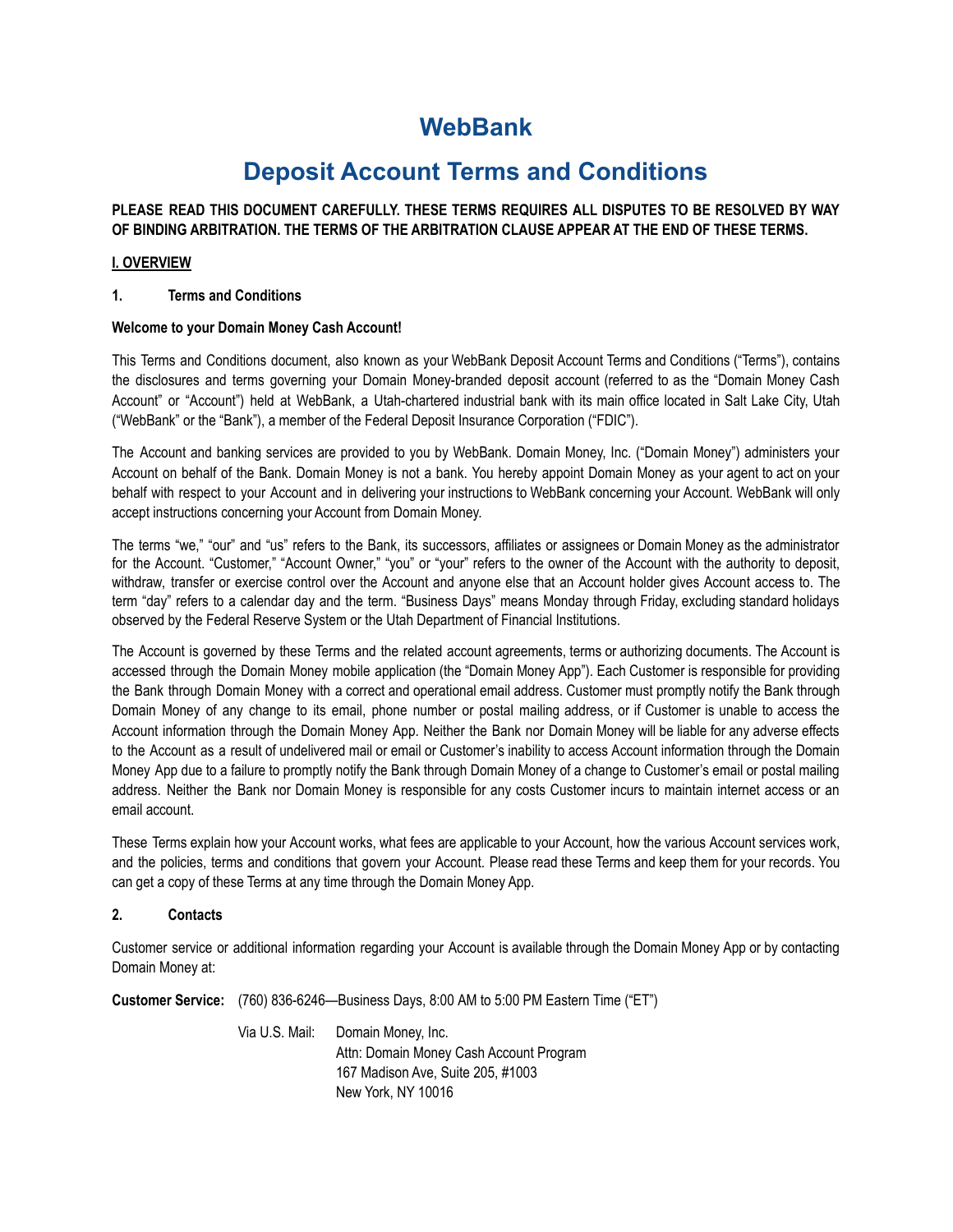Via Email: Support@domainmoney.com

## **II. ACCOUNT OPENING**

## **1. Account Opening**

All Accounts must be opened through the Domain Money App. Accounts may not be opened by telephone or U.S. Mail or other means.

# **2. Opening and Maintaining an Account**

The Account is available to citizens and permanent residents of the fifty (50) United States and the District of Columbia who are at least 18 years of age (or older if you reside in a state where the majority age is older) with a valid Social Security number. You also must consent to electronic communications and agree to receive electronic, rather than paper statements. Accordingly, (i) you must keep us up-to-date with your valid email address and phone number; and (ii) you must agree to accept electronic delivery of all account communications (which can include periodic electronic statements as well as year-end tax forms). Accounts may only be opened by natural persons and may only be used for personal, family, or household purposes. Accounts may not be opened or maintained by businesses or used for business purposes.

Accounts may not be opened in the name of a trust or other legal entity or by a fiduciary (e.g., executor, conservator, guardians, trustees, etc.). If, however, a fiduciary is appointed by a court or by operation of law after Account opening, we may allow the fiduciary to access and control an Account on a temporary basis; thereafter, the Account will be closed.

By submitting an application and using the services provided by us described herein, you represent and warrant to us that: (i) you are at least 18 years of age (or older if you reside in a state where the majority age is older); (ii) you are a U.S. citizen or permanent resident of one of the fifty (50) states of the U.S. or the District of Columbia; (iii) you have provided us with a verifiable U.S. street address (not a P.O. Box) where you reside; (iv) the personal information that you provide to us in connection with the Account is true, correct and complete; and (v) you received a copy of these Terms and agree to be bound by and to comply with its terms.

## **3. Important Information About Opening an Account**

To help the government fight the funding of terrorism and money laundering activities, federal law requires us to obtain, verify, and record information that identifies each person who opens an Account. When you apply for an Account, we will ask for your name, address, date of birth, Social Security Number, phone number and other information that will allow us to identify you. We may also ask to see a copy of your driver's license or other identifying documents.

You authorize us and our agents and service providers to use the information you provide at the time of Account opening to verify your identity or confirm information about you. If we are not able to validate the identity or authenticity of the Account Owner, the Account may not be opened. We reserve the right to not open an Account for anyone in our sole discretion. We may also limit the number of Accounts that you have in our sole discretion. We do not currently allow for joint ownership of Accounts, so only one person can be the Account Owner.

## **4. General Account Information**

Your Account is an online deposit account that allows you to make deposits and withdrawals by Automated Clearing House (ACH) transfer. Limits apply to certain types of transfers from your Account.

## **5. Our Relationship with You**

These Terms and the deposit relationship do not create a fiduciary relationship between you and us. You and the Bank are solely in a creditor-debtor relationship and you and Domain Money are solely in an agency relationship.

## **III. ONLINE ACCOUNT; TRUTH IN SAVINGS DISCLOSURE**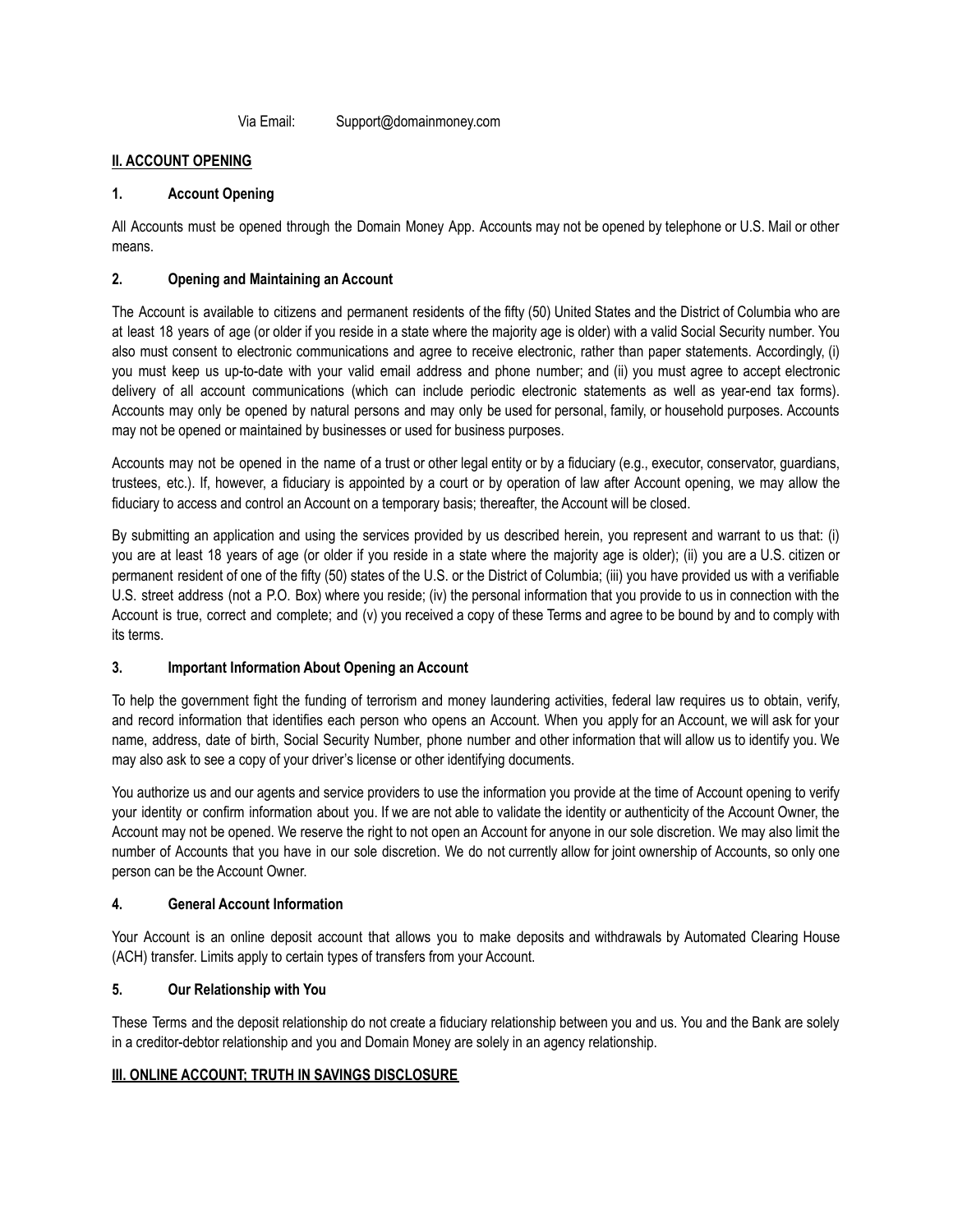#### **1. Minimum Opening Balance**

There is no initial deposit required to open an Account. You may deposit any amount you wish when opening the Account; however, the Account will remain in a new account status until thirty (30) days after the Account has received its first posted deposit.

## **2. Maximum Deposit Limitation**

The Bank reserves the right to establish a maximum aggregate deposit balance for its customers or for any individual customer, in its sole discretion. The maximum initial funding limit for the Account is \$500,000

#### **3. Interest**

The Account is not an interest-bearing account. No interest will be paid.

#### **4. Transaction Limitations**

There are maximum withdrawal and deposit limitations of \$50,000 per ACH Transfer that apply to the Account.

#### **5. Notice of Withdrawal Requirements for Savings Accounts**

Pursuant to federal law, the Bank reserves the right to require you to give us written notice of your intention to make a withdrawal seven (7) days before the withdrawal is made. By permitting you to make a withdrawal without requiring seven (7) days' prior notice, we are not waiving our right to require the notice.

#### **IV. DEPOSITS AND WITHDRAWALS**

#### **1. Deposits and Withdrawals**

You may make deposits into and withdrawals from your Account as described below in this subsection, subject to the other limitations specified in these Terms. We do not accept any deposits made in cash or deposits denominated in any foreign currency.

If we receive a deposit before 5:00 PM ET on a Business Day, we will consider that Business Day to be the day of your deposit. However, if we receive a deposit on or after 5:00 PM ET or on a non-Business Day, we will consider the deposit as having been made the next Business Day. See section "VII. Funds Availability" for information on when deposited funds will be available.

- **a. ACH Transfer Initiated by Us with a Linked External Account—**You may deposit funds into or withdraw funds from your Account through the Domain Money App (subject to certain transfer limits). We do not accept requests made through email, secure message, or mail to initiate ACH Transfers. For us to initiate an ACH Transfer to or from your Account at the Bank to or from your external account, the external account must be registered (linked) with the Bank. To learn more about linked external accounts, see subsection "IV.2. Linking an External Account to Your Account at the Bank."
- **b. Check Deposits into Your Account; Bank Checks**—We not accept checks for deposit to any Account. All deposits must be by ACH Transfer. We do not offer withdrawals via check. In certain situations, such as if you close your Account, if we close your Account, or if you exceed an applicable maximum deposit limit, we may issue bank check payable to you. If a bank check issued to you is lost, stolen, or destroyed, call Customer Support immediately. If a bank check issued to you is lost, stolen, or destroyed, we may not reissue you a check or provide you with replacement funds within ninety (90) days of the issuance date of the original check. Prior to reissuing a bank check or providing you with replacement funds, we may require that you sign an affidavit attesting that the check was lost, stolen, or destroyed and an indemnity where you agree to reimburse us for certain losses related to such check and to obtain a bond in twice the amount of such check.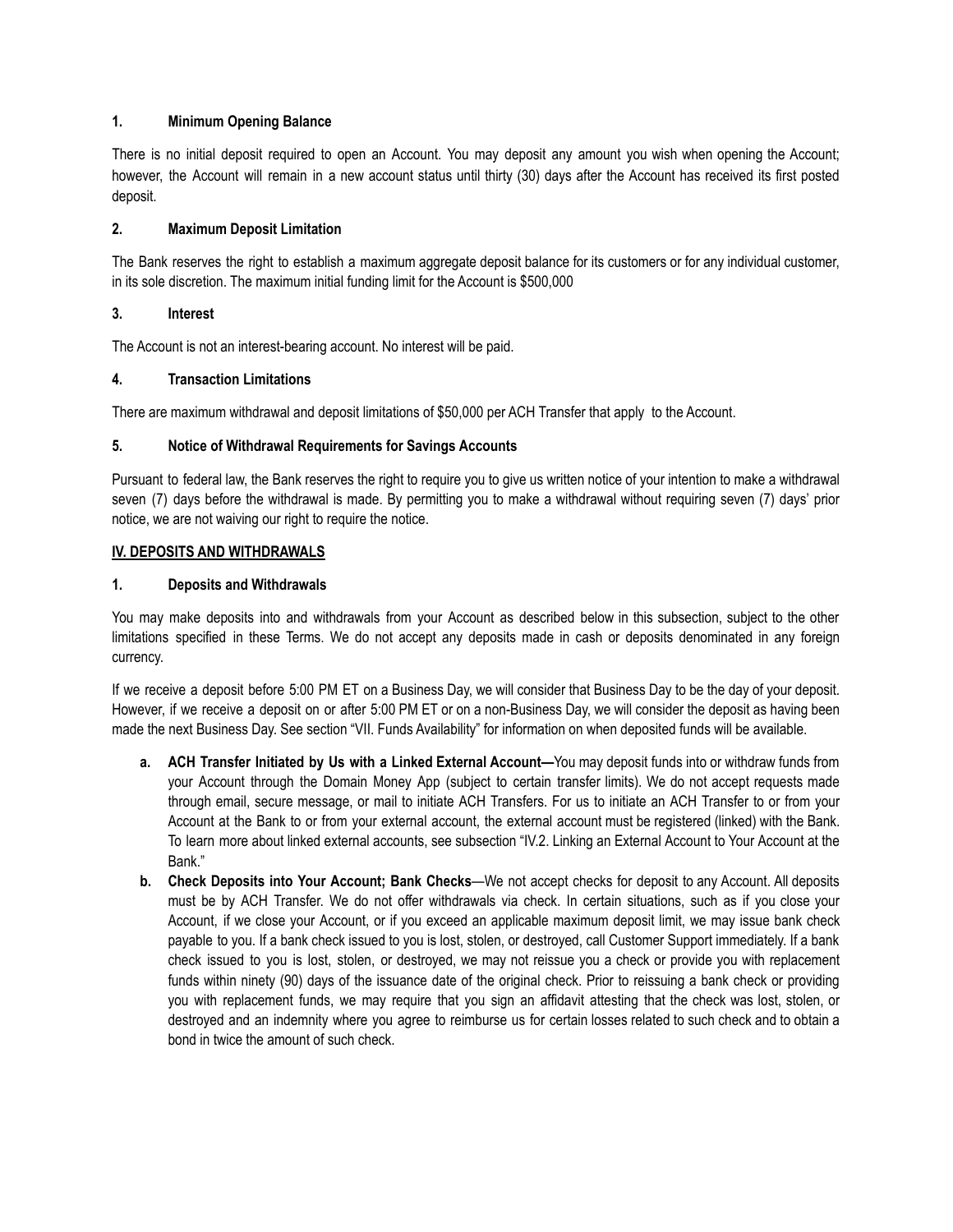**c. Cash**—We do not accept any deposits in cash, whether in U.S. dollars or any foreign currency. All deposits are considered to be non-cash deposits. If you send any cash to us, it will be returned to you and you agree that you accept any and all risk of loss from the transmission of such currency.

Requests for withdrawals to be made using the Domain Money App for (i) an ACH Transfer; or (ii) and an internal transfer between Accounts held at the Bank, which are received before 3:00 PM ET on a Business Day, shall be considered received on that Business Day. Any withdrawal such requests that are received by telephone after 3:00 PM ET on a Business Day or on a non-Business Day shall be considered received on the next Business Day. The Bank reserves the right to require seven (7) days advance notice before permitting a withdrawal.

## **2. Linking an External Account to Your Account at the Bank**

You may initiate an ACH Transfer to transfer funds between your Account at the Bank and an account you own at an external bank if the external bank account has been registered (linked) at the Bank through the Domain Money App. Once your external account is linked, you may go to the Domain Money App to initiate an ACH Transfer to or from the linked external account.

- **a. Requirements to Link—**To link an external account to your Account at the Bank, you must provide true and accurate information regarding the external account and the external account must: (i) be a deposit account held at a depository institution located in the U.S.; (ii) have your same name in the title of the external account (with reasonable minor variations) as your Account at the Bank; (iii) be an account in which you have full right and authority to all the funds; and (iv) be individually or jointly owned by you. You may not link an external business account to your Account at the Bank. You may link any external account that meets the above conditions to your Account to fund such Account at account opening. You may link up to three (3) external accounts to your Account at the Bank.
- **b. How to Link**—You may link an external account to your Account at the Bank via the Domain Money App. You authorize and agree to cooperate with us and our agents and service providers to verify that you own the external account and verify other information about your external account.

#### **3. Deposit and Withdrawal Requirements:**

**a. General Deposit Provisions**—Subject to special rules for ACH Transfers (see subsection "IV.3.b. ACH Transfer Provisions" below), when you make a deposit, we will act only as your collection agent and will not be responsible beyond the exercise of good faith and ordinary care. All deposits are provisionally credited subject to our receipt of final payment. If you transfer funds into your Account and the transfer is returned to us by the paying financial institution for any reason, you agree that we may deduct the amount of the transfer against your Account, without prior written notice to you. We may send the transfer back for collection a second time without notifying you, and you waive any notice of dishonor and protest. At our discretion, we may return, reject, and/or refuse to accept a deposit; for example, we may refuse to accept a transfer to your Account if we believe that accepting the transfer would cause us to violate any applicable law or cause your Account to exceed any applicable maximum deposit limits.

## **b. ACH Transfer Provisions**—

- **•** You acknowledge that when we initiate ACH Transfers on your behalf, or receive ACH Transfers on your behalf, they will be processed under the National Automated Clearing House Association ("NACHA") Operating Rules. ACH Transfers that are deposited into your Account are provisional and will not be credited to your Account until final payment is received. We are not required to give next-day notice to you of our receipt of an ACH Transfer. You agree that we may reverse any ACH Transfer of funds to or from your Account without prior notice to you at any time if permitted by NACHA Operating Rules, which includes but is not limited to the following reasons: (a) we credited your Account in an incorrect amount, (b) the transfer represents a duplicate credit to your Account, (c) you were not entitled to the deposit, or (d) you were not the intended recipient of the deposit. We may reverse any provisional credit to your Account for which final payment is not received.
- **•** Recurring ACH Transfers that you have initiated from an Account at the Bank and that are returned by an external bank because, for example, you have closed your external account, or you provided an incorrect account number, may be cancelled prior to the next scheduled ACH Transfer date. We have no obligation to contact you if we cancel any such future ACH Transfers.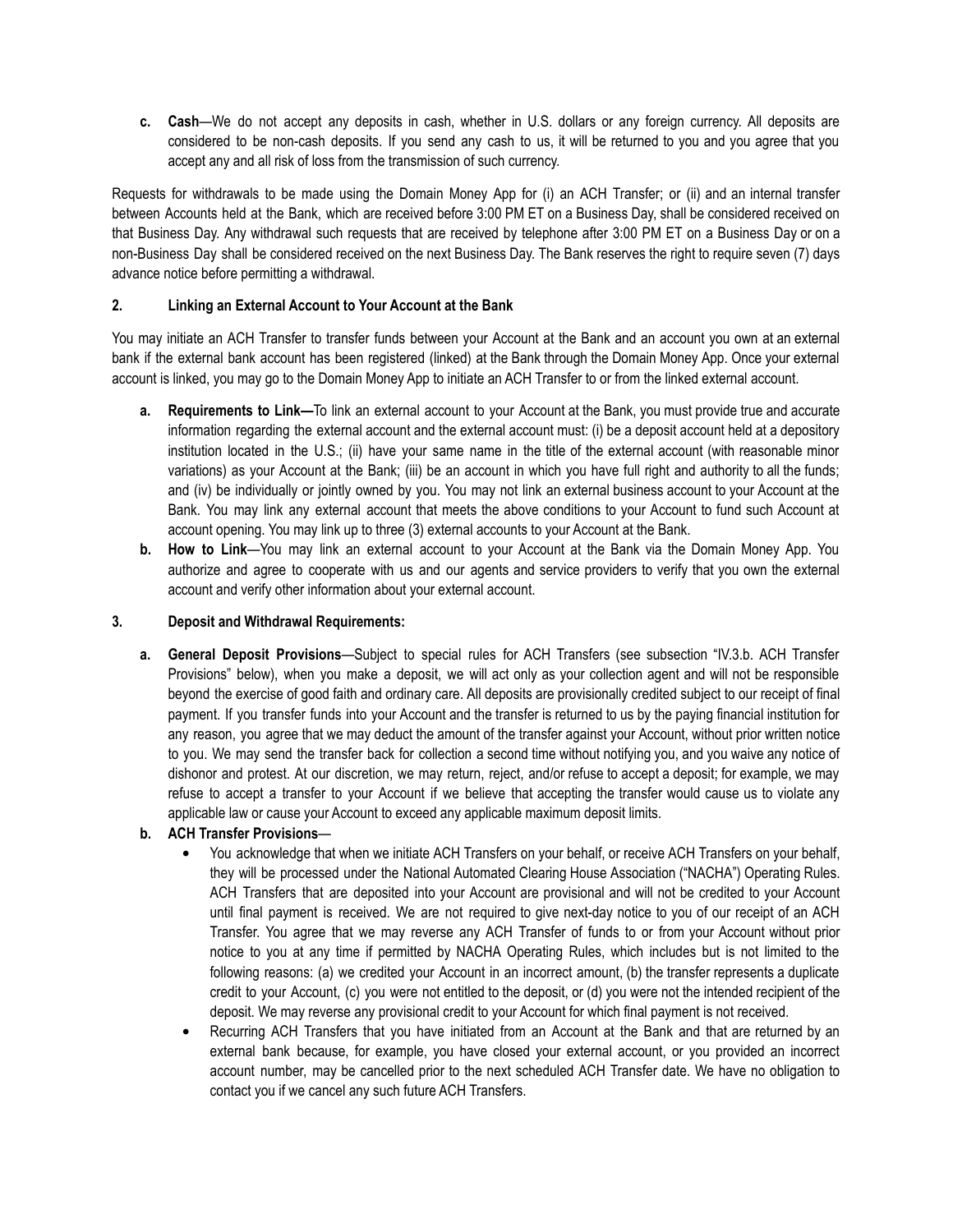- **c. Insufficient Funds**—We will not permit withdrawals from your Account if there are not sufficient funds available in your Account for the amount of the ACH Transfer and we will not be liable for dishonoring a transaction if you do not have sufficient funds to cover it. You must maintain sufficient available funds in your Account at all times to cover withdrawals or any other transactions negotiated or accepted by us. We determine from time to time during each Business Day whether or not your Account contains sufficient available funds to pay a transaction (for example, ACH Transfer, internal transfers between Accounts at the Bank, or any other electronic transaction). In some circumstances, your Account might still become overdrawn. If this happens, you are responsible for the full amount of any overdrawn amount. You also agree to reimburse us for any losses we incur in collecting any overdrawn balances.
- **d. Restrictions on Withdrawal Methods**—You are not permitted to link your Account with a credit, debit, gift, or other type of card. You are not permitted to make withdrawals from your Account by creating a check drawn on your Account. If you attempt to make any transactions with your Account using a credit, debit, gift or other type of card bank or by creating a check drawn on your Account, we will reject and/or return the transaction without notice to you and may consider such action to be a violation by you of these Terms.

#### **e. Authorization and Authentication for Transfers, Requests, and Account Access** —

- **•** We will not permit transfers to or from your Account unless you provide us with satisfactory identification and any other documentation or information that we may require from time to time, as may be further specified in various sections of these Terms.
- We may make ACH Transfers or internal transfers between Accounts at the Bank based on instructions you give Domain Money by calling Customer Support or going through the Domain Money App, unless prohibited by applicable law. Unless prohibited by applicable law, you agree to hold us harmless and indemnify us for any liability we may incur for reasonably acting upon such instructions.
- **•** You agree that transfers conducted or requested by you, and Account access obtained through the Domain Money App, may only be authorized and/or initiated upon satisfactory authentication of your identity through the use of a password, secret word, electronic signature or other such identifying means (each a "Credential"). Different types of transfers, requests, or access may require a different Credential and/or use of an additional security procedure. You accept sole responsibility for maintaining security over any Credential and any device using the Credential.
- **•** You agree that any instructions received (such as requests to withdraw funds from your Account) that include any of your Credentials will be deemed to be authorized by you. The use of any of your Credentials by another person will be as effective as your use of the Credentials, regardless of whether the person affixing the Credential was authorized by you and regardless of the means by which the Credential was affixed. For example, if you provide your e-mail address and password to another person and that person uses that information to withdraw funds from your Account, you agree that we will deem the withdrawal to be authorized by you. Unless prohibited by applicable law, you agree to hold us harmless and indemnify us for any liability incurred for reasonably acting upon such instructions which bear any of your Credentials. You agree to keep confidential and to take all reasonable precautions and make all reasonable efforts to protect the secrecy of all Credentials issued to you, selected by you, or utilized by you. If any of your Credentials become lost or known to another person, you agree to notify us immediately so that a replacement may be issued.

## **f. Reliance Upon Information Provided**—

- **•** You acknowledge and agree that we are relying upon the information you provide, as well as information provided by the external bank sending transfers to you, when we process transfers to you or on your behalf.
- When we receive ACH Transfer requests to deposit funds into an Account, we rely on the Account number and you agree that we do not have a duty to determine whether the Account number provided to us matches the name or other information given to us with the transfer or transfer request. For this reason, we will not be liable to you if we credit a transfer using the Account number provided, even if such a transfer that was intended for your Account is credited to another customer's Account.
- **•** When you provide us with information to initiate an ACH Transfer, you agree that we will not be responsible for accuracy of the information or for any errors or discrepancies in the account names and numbers or the ABA Routing Transit Number and name of the external bank holding your account, and you agree that we have no responsibility to determine accuracy or investigate any of these errors or discrepancies.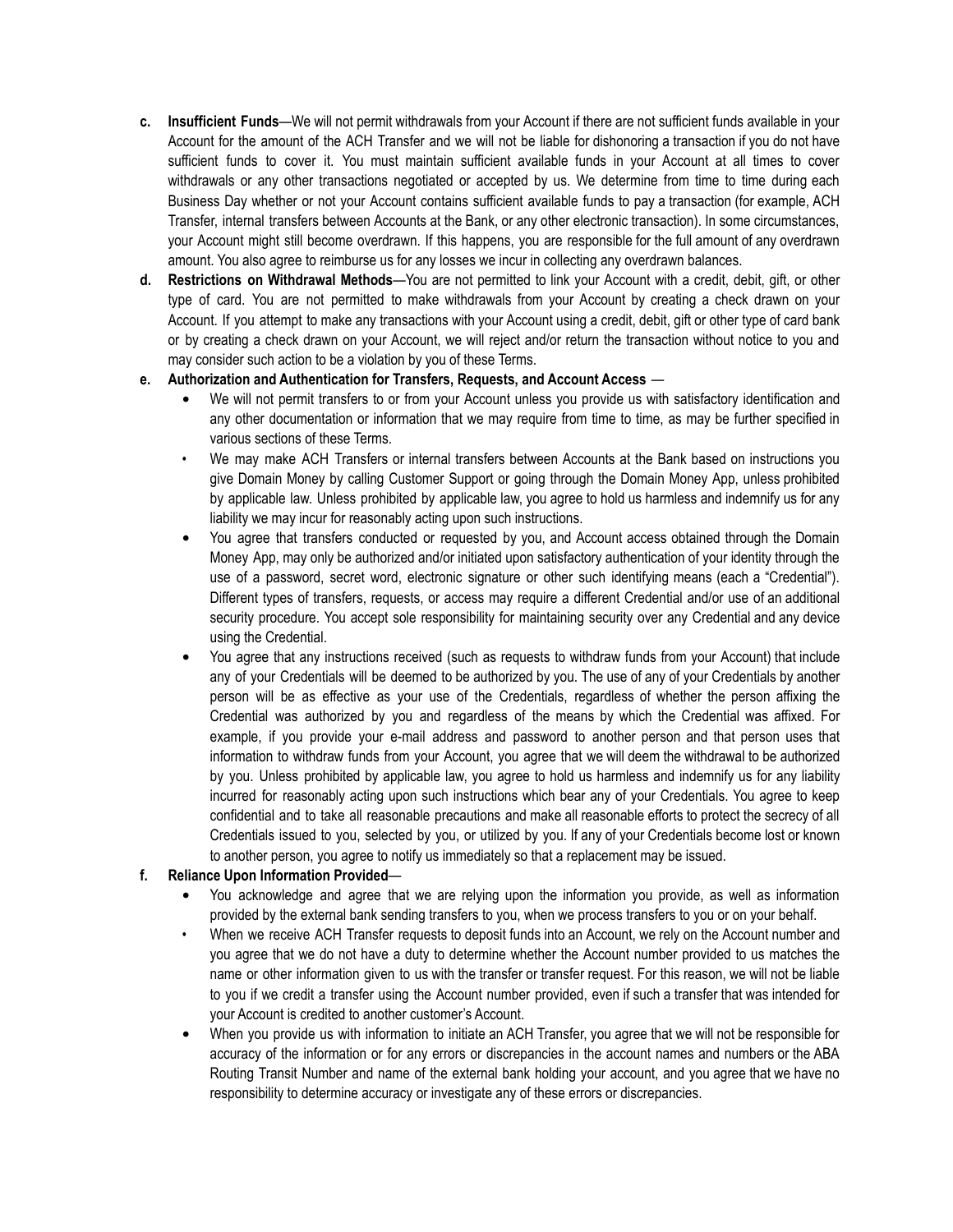**g.** For the avoidance of doubt, specific types of transfers (e.g., ACH Transfers) are subject to additional provisions set forth in these Terms that govern those particular types of transfers. In the event of any conflict between a provision in this section IV.3. and a provision of these Terms governing a specific type of transfer, the provision governing the specific type of transfer will prevail.

# **V. YOUR ACCOUNT**

## **1. Deposit Insurance Coverage**

Deposit insurance protection covers funds on deposit in any Account maintained with the Bank. This insurance protection is provided by the FDIC, an agency of the United States government. The standard insurance amount provided by the FDIC is currently \$250,000 per depositor, for each account ownership category. If you have multiple accounts with the Bank, the account balances will be aggregated per account ownership category.

For more specific and detailed information pertaining to your FDIC insurance coverage, you should visit the FDIC web site at www.fdic.gov. This website has many helpful tools including deposit insurance brochures titled "Your Insured Deposits" and "Deposit Insurance at a Glance," and an online Electronic Deposit Insurance Estimator (EDIE) at www.fdic.gov/edie. You may also contact the Federal Deposit Insurance Corporation by mail at Deposit Insurance Outreach, Division of Depositor and Consumer Protection, 550 17th Street N.W., Washington, D.C. 20429, or by telephone at 1-877-ASK-FDIC (1-877-275-3342).

# **2. Designating a Power of Attorney**

You may give another person (called an "attorney in fact") authority to act on your behalf by giving that person a power of attorney. To add an attorney in fact to your Account, you must provide power of attorney documentation that meets our requirements. Subject to applicable law, we may refuse to accept a power of attorney that does not meet our requirements or was not issued within the past two (2) years and require that you provide an updated power of attorney. Subject to applicable law, we may, in our sole discretion, refuse to honor any power of attorney or refuse to permit your attorney in fact to access and otherwise transact through your Account. An attorney in fact may not open an Account on your behalf. Once we accept your power of attorney, we may allow your attorney in fact to access and otherwise transact through your Account unless or until we receive and have had a reasonable opportunity to act on written notice that you have died or that the power of attorney has been revoked. We have no duty to monitor or ensure that the acts of your attorney in fact are for your use or benefit or are otherwise permissible under applicable law. We will not be liable if your attorney in fact exceeds his or her powers or does not comply with your instructions or applicable law. You agree to hold us harmless from and against any actions we take based upon the instructions of your attorney in fact or that your attorney in fact takes regarding your Account, unless or until we receive and have had a reasonable opportunity to act on written notice that you have died or that the power of attorney has been revoked.

## **3. Death or Incompetence**

You agree that your authorized representative will notify us immediately if you die or are declared legally incompetent. If we have reason to believe you have died or been declared legally incompetent, we may place a hold on the Account to retain funds and refuse to accept deposits or to permit withdrawals until we know and have verified the identity of your duly appointed representative. We will require proof of death or adjudication of incompetence (e.g., certified copy of court order, death certificate, or official record). Until we receive notice and any required proof of death or incompetence, we may act as you are alive and competent. In the event we receive written notice from a personal representative, executor, administrator, conservator, or guardian purporting to represent you or your estate, we shall be entitled to rely on all information supplied and representations made in such written notice to the full extent permitted by applicable law. If certain payments originating from government entities are deposited into your Account after your death, we may be required to return those payments to the originator upon notice. If a withdrawal is made from an Account before a deposit subject to recall by a government or other entity is returned, you agree that your duly appointed representative shall be liable for such recalled payment.

## **4. Account Statements**

Electronic statements are available to view and print through the Domain Money App. Account statements are presumed to be correct. However, you should carefully review your statements each statement period and notify us of any errors within sixty (60)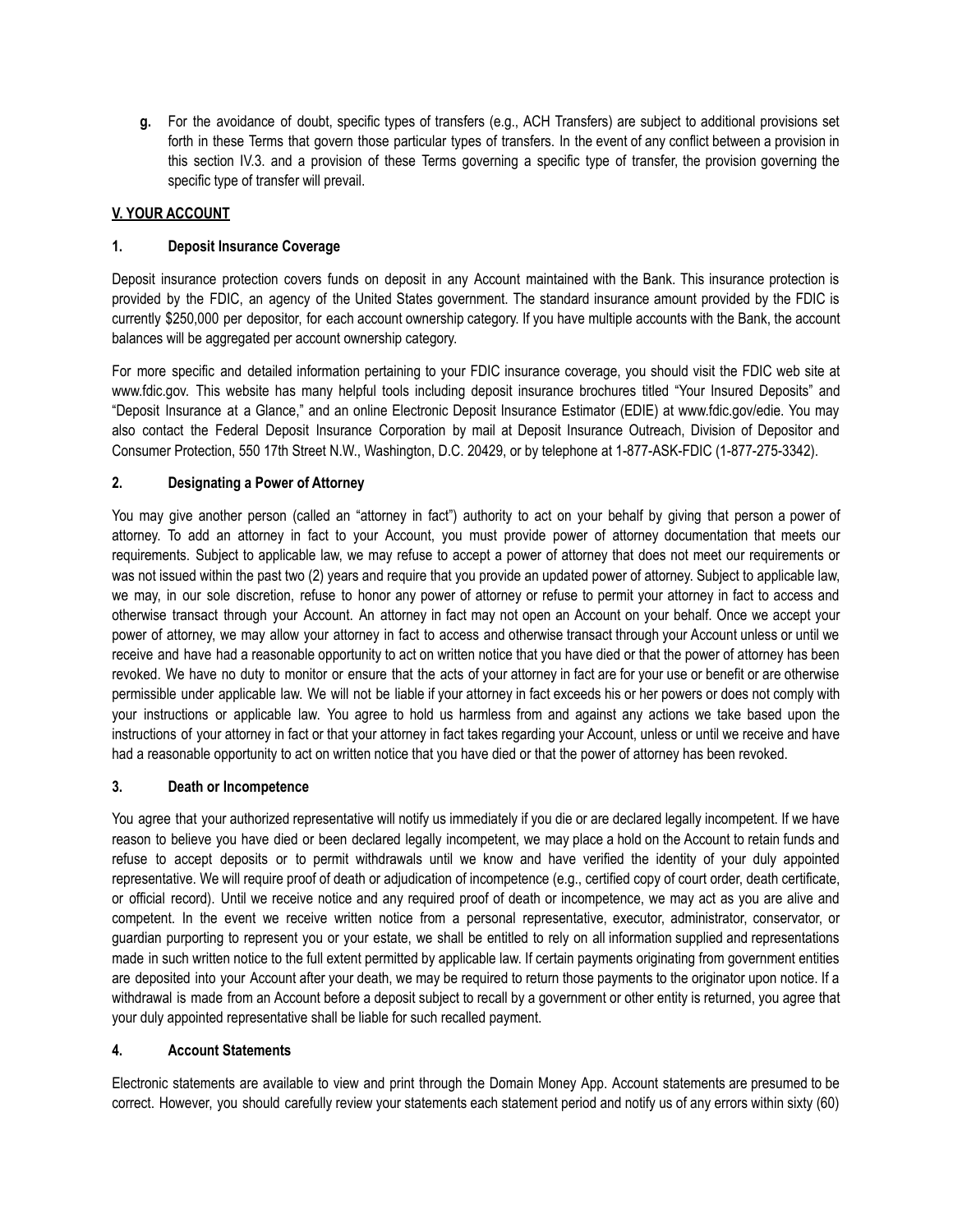days of your statement becoming available. You also have a right to obtain a sixty (60) day history your Account transactions by calling us at (760) 836-6246, sending us an email at support@domainmoney.com, or by writing to us at Domain Money Customer Service, 167 Madison Ave, Suite 205, #1003, New York, NY 10016. You will not automatically receive paper statements.

# **5. Change of Address and Telephone Number**

You agree that we are entitled to rely upon the mailing address, e-mail address and telephone number you provide to us. You must promptly notify us of any change in your mailing address, your email address and/or your telephone number. We have no liability to you if you fail to notify us of a change in your mailing address, email address or telephone number. Notice of availability of Account statements and other important Account documents are sent to the last email address you have provided to us. Account statements and other important Account documents will be deemed to be provided to you when an email is issued alerting you that such materials are available through the Domain Money App or are otherwise made available to you.

# **6. Keeping Your Accounts Active**

Under applicable state abandoned property statutes, your Account will be considered inactive (dormant) and we may be required to send to the appropriate state the balances in your Account unless you have, within a specified period of time, contacted us or conducted activity related to your Account, including, for example:

- Depositing or withdrawing funds (may exclude certain preauthorized and automatic deposits or withdrawals);
- Updating your address;
- Signing in to your Account through the Domain Money App; or
- Writing or calling us concerning your Account.

In general, the laws of the state of your last known address (as recorded in our records) will govern when your Account is considered dormant. Prior to remitting any balances in your Account to the appropriate state, we will attempt to contact you, as required by applicable law, using the contact information you have provided to us.

## **7. Legal Action**

In the event we are served with levies, attachments, garnishments, summons, subpoenas, court orders or other documents evidencing legal action ("legal process") that names you or related Account, we shall be entitled to rely upon the representations, warranties, and statements made in such legal process documents. You agree that we may respond to any such legal process in our own discretion without regard to jurisdiction. We will not contest on your behalf any legal action and may take action to comply with the legal process as we determine to be appropriate in the circumstances. If legal action is brought against you or your Account, we may refuse to permit or limit withdrawals from your Account until the legal action is satisfied or dismissed. Unless required by law, we may not send notice to you of our receipt of any of these notices of legal action. We do not send a notice if we believe the law prohibits us from doing so. Regardless of the terms of any levies, attachments, or garnishments, we have first claim to any funds in your Account. Any levy, attachment, or garnishment against your Account is subject to our right of set-off. If the law imposes conditions or limits on our ability to take or set off funds in your Accounts, to the extent that you may do so by contract, you waive those conditions and limits, and you authorize us to apply funds as we deem applicable.

## **8. Service Charges and Fees**

Our fee schedule below describes the fees associated with our accounts and services. We may offer additional products, services and features from time to time, and the fees for those offerings will be disclosed to you at the time they are offered. In addition to the fees listed below, there are some situations where a third party may charge additional fees. You agree to pay any fees that apply to the Account. Fees may be deducted from your Account without prior notice to you. We will not be liable for dishonoring any withdrawal orders or refusing any transaction requests because of non-sufficient funds resulting from proper deduction of fees.

| Fee Type   | <b>Fee</b><br>____ |
|------------|--------------------|
| Annual fee | \$0.00             |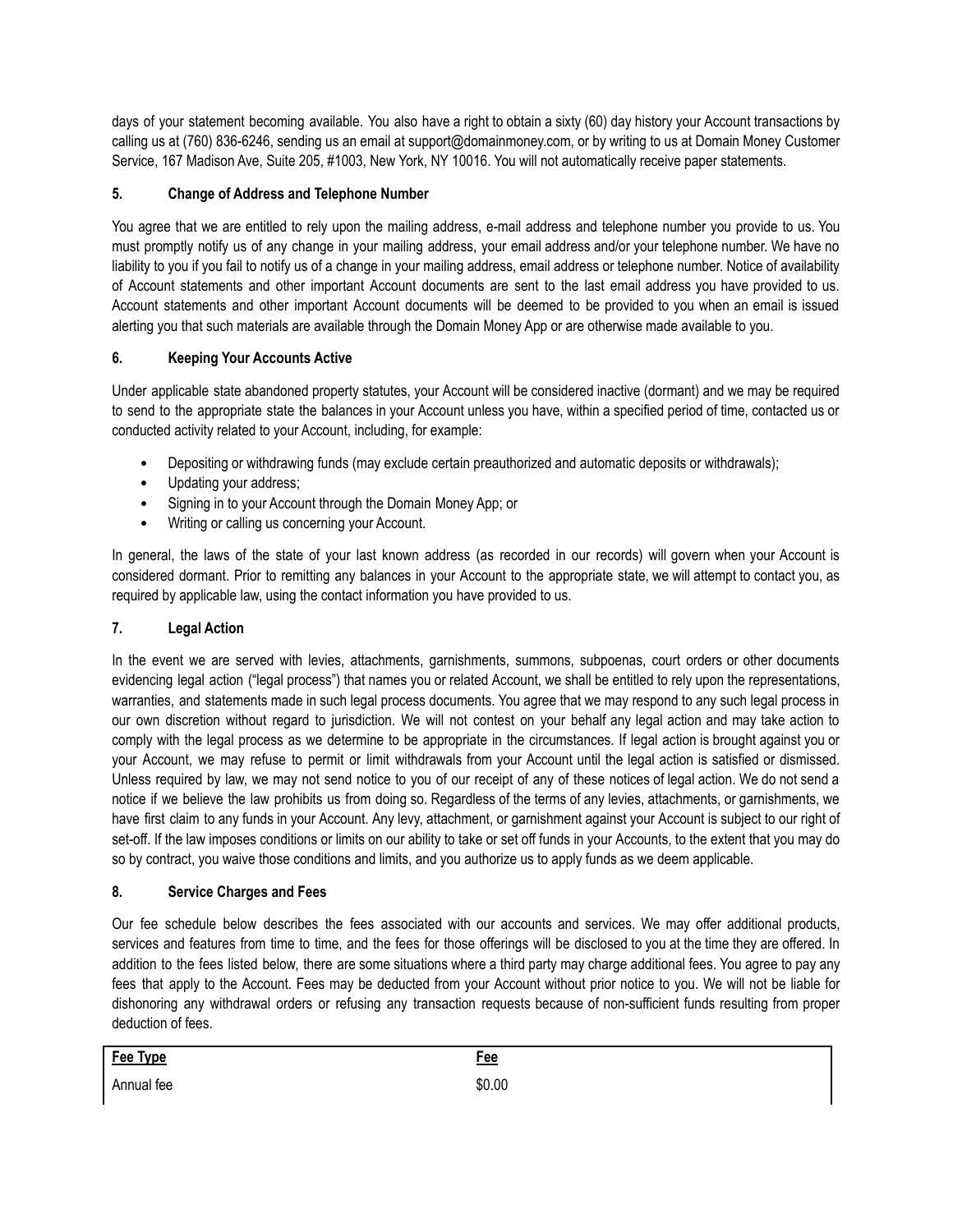| Monthly maintenance fee                                                                                                          | \$0.00  |
|----------------------------------------------------------------------------------------------------------------------------------|---------|
| ATM Withdrawal fees                                                                                                              | $N/A^*$ |
| Cash reload fees                                                                                                                 | $N/A^*$ |
| ATM balance inquiry fee                                                                                                          | $N/A^*$ |
| Customer service fees                                                                                                            | \$0.00  |
| Inactivity fee                                                                                                                   | \$0.00  |
| $\star$ V/s is A constructed by the second legal state of the function of a construction of the second construction of the $t$ - |         |

Your Account does not permit the physical withdrawal of cash from the Account by any means. Customers may check their Account balances through the Domain Money App.

#### **9. Closing or Restricting an Account**

Without limiting any other right or remedy that we may have under these Terms or otherwise, we may suspend or close your Account for any reason with or without notice if we, at any time, believe you are using the Account for fraudulent or illegal purposes, or you or the Account otherwise presents an undue risk to the Bank and/or Domain Money as determined in our sole discretion. Such reasons include, but are not limited to:

- Your use conflicts with any federal, state or local law, rule or regulation, including federal foreign asset control and sanction rules and anti-money-laundering rules, or with our policies adopted to assure that we comply with those laws, rules or regulations.
- We receive a court order or other legal request to suspend or close your Account.
- Your non-fraudulent actions nonetheless violate any part of these Terms.
- We have reason to believe there has been or may be an unauthorized use of your Account.
- We are unable to verify your identity or authority to use the service to our satisfaction.
- Your Account is not in good standing.
- We believe that your use of the service could expose the Bank and/or Domain Money to increased risk.

If our monitoring of the Account detects any such activity, the Account funds will be subject to a hold pending review of the activity by the Bank and/or Domain Money. The Bank and/or Domain Money may require you and other parties to the activity to produce documents and/or other materials evidencing the validity of the activity. Funds on deposit in any Account are subject to hold at our discretion until the source of such funds and/or the activity is properly verified. You understand and agree that such action is reasonable for us to take in order to protect the Bank and/or Domain Money from loss. We reserve the right in our sole discretion to grant or deny reinstatement of your use of the Account.

If your Account has a balance when we close it, we will return the funds to you minus to the extent permitted by applicable law any applicable fee, penalty, or other amount owed to us, by ACH Transfer to the linked account from which your original funding was received. In limited circumstances, we may initiate a wire transfer (with your authorization) or mail a check to your current mailing address. We may refuse to pay any debits or other items presented or re-presented for payment after your Account is closed or restricted, but we are not obligated to refuse payment of those debits or other items. We will not be liable for the non-payment of any debit or other item presented after your Account is closed or restricted. Except as may be limited by applicable law, you agree to hold us harmless from and against any losses arising from, or in any way relating to, our refusal to pay or release funds in accordance with this section.

## **10. Compliance with the Law**

You agree to comply with all applicable U.S. laws and regulations, including but not limited the economic and trade sanctions promulgated by the Office of Foreign Assets Control of the U.S. Department of the Treasury, and not to use your Account for illegal transactions or activities. You may not use your Account or any Account-related service to process Internet gambling transactions or conduct any activity that would violate applicable law. If we are uncertain regarding the legality of any transaction, we may refuse the transaction or freeze the amount in question while we investigate the matter.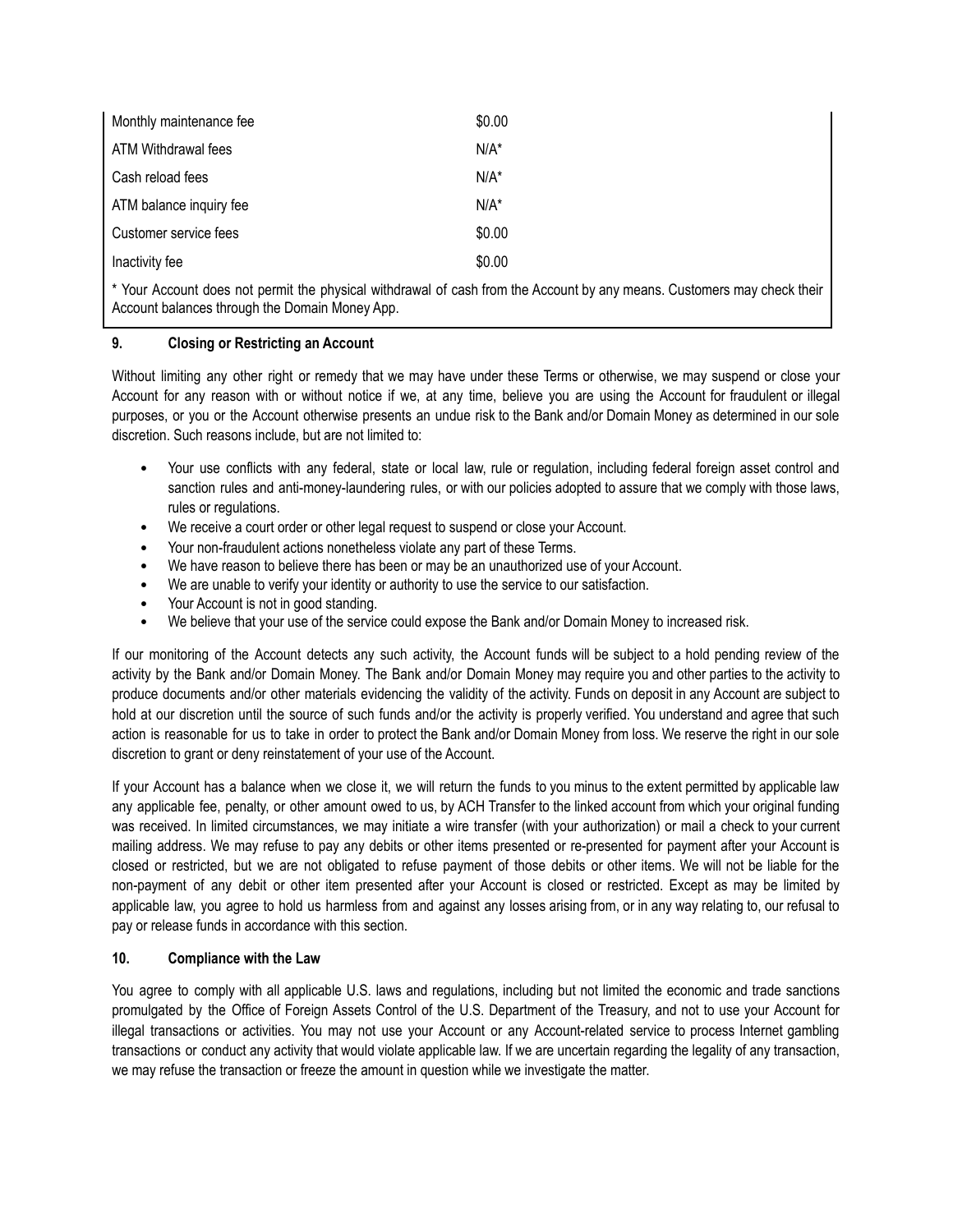## **11. Adjustments**

We may make adjustments to your Account to reflect corrections or changes to your balances, fees and penalties (if any). For example, adjustment may occur if deposits or withdrawals are posted for the wrong amount, posting is delayed, or items are returned unpaid for any reason. In the event of an error or something else that has caused an overstated balance, you agree to reimburse us for the overstated amount.

## **12. Information We Collect About You**

You authorize us to use information we have about you and share that information with our affiliates and third parties, except as provided by law or the WebBank Privacy Notice or the Domain Money Privacy Policy. For details about how we treat information we have about you, consult the WebBank Privacy Notice and the Domain Money Privacy Policy.

#### **13. Electronic Messages**

You acknowledge that data, including emails, may be accessed by unauthorized third parties when communicated between you and the Bank, using the Internet (for example, by such a third party downloading spyware or malware onto your computer), telephone, or other electronic devices. We are not responsible for any misdirected data or disclosures that occur as a result of your use of third-party electronic communication channels.

#### **14. Calls and Messages to Your Mobile Device**

You agree that we or our agents or service providers may contact you regarding any matter for any non-telemarketing reason (e.g., processing service requests) using any kind of telecommunications technology at any email and telephone number you provide to us, including the phone number for your mobile device. You agree to receive these calls and messages, including pre-recorded calls, calls using artificial voice, or auto-dialed calls. You also agree that we may send text messages to any phone number for your mobile device you provide to us. You understand and accept that your telecommunications service provider may charge you for these calls and messages consistent with applicable law.

## **15. Recording Telephone Calls and Electronic Communications**

For quality control purposes and for other reasons, you permit us to record and monitor your telephone conversations and electronic communications with us (including email). Unless the law requires otherwise, you consent in advance to such recording and monitoring and we do not need to remind you of these activities at the time of your call or other communication.

#### **VI. ADDITIONAL TERMS**

## **1. Changes in Terms**

Accounts or services may change over time. We reserve the right to delay, discontinue, or make changes to your Account or services, and to convert your existing Account and services into new types of accounts and services. We may change these Terms from time to time, and the revised Terms will supersede all prior versions. The current Terms is available through the Domain Money App. We will provide notice of changes, additions, or deletions as required by law. Unless we are required to provide you with advance notice, any such change will be binding on you when we mail you notice or make it available to you. If we are required to provide you with advance notice and you do not agree with a change, you may close your Account before the effective date. Your use of your Account after the effective date of a change constitutes the acknowledgement of your acceptance of such change.

#### **2. No Assignment**

Your Account is not transferable and is not assignable as collateral for a loan by another party to you or for any other purpose.

## **3. Ordinary Care**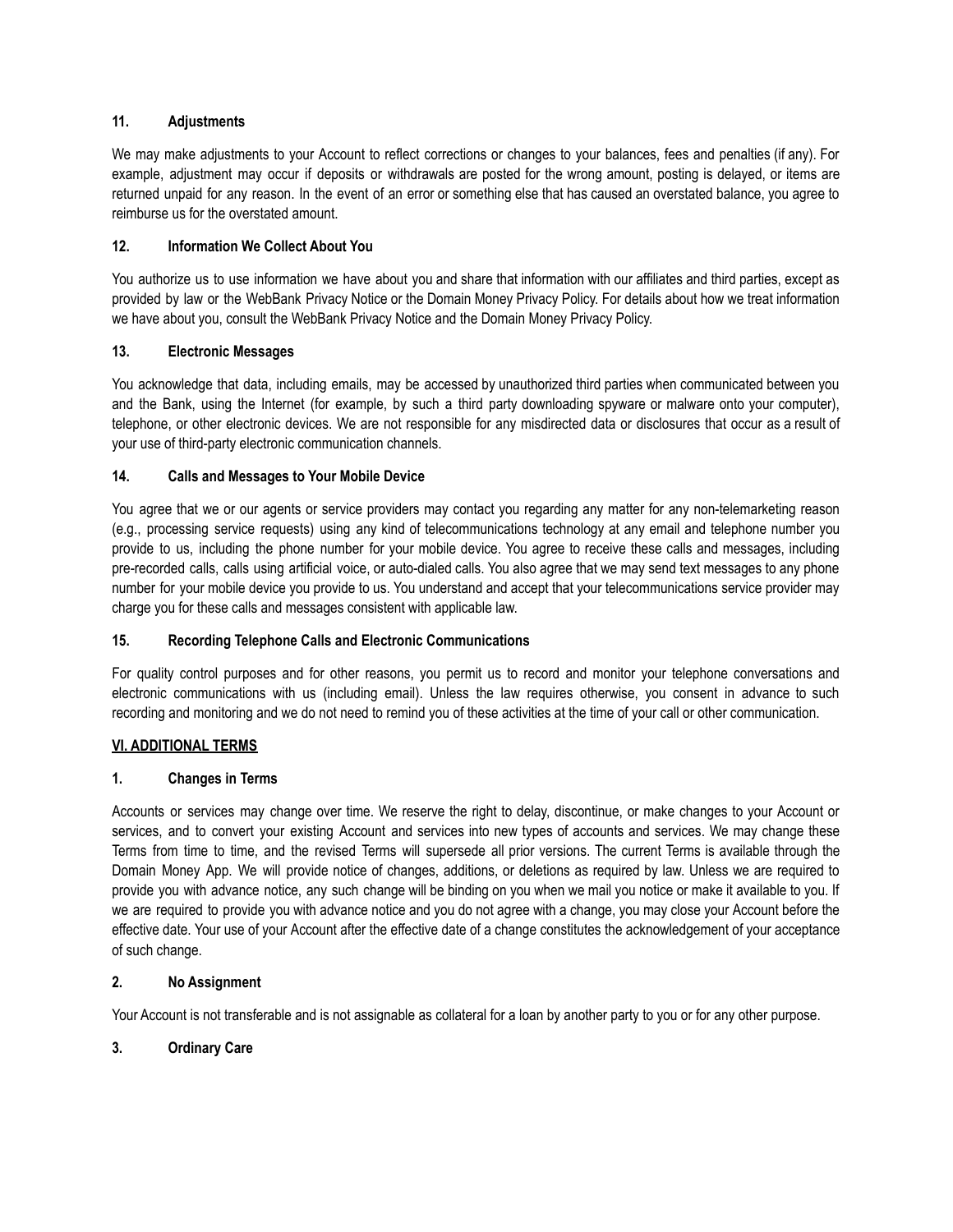You agree that any act or omission made by us in reliance upon or in accordance with any provision of the Uniform Commercial Code as adopted in the State of Utah, or any rule or regulation of the State of Utah or a federal agency having jurisdiction over the Bank, shall constitute ordinary care.

# **4. Indemnification and Limitation of Liability**

You agree to indemnify and hold the Bank and Domain Money harmless from any losses, damages, suits, costs and expenses, including reasonable attorneys' fees, which we may incur as a result of taking any action or not taking any action that we are entitled to take pursuant to these Terms or relying upon instructions or information from you.

EXCEPT AS OTHERWISE REQUIRED BY APPLICABLE LAW, WE ARE NOT LIABLE FOR ANY CLAIMS, COSTS, LOSSES, OR DAMAGES RESULTING DIRECTLY OR INDIRECTLY FROM OUR FAILURE TO ACT, OR ANY DELAY BEYOND TIME LIMITS PRESCRIBED BY LAW OR PERMITTED BY THESE TERMS IF SUCH FAILURE OR DELAY IS CAUSED BY YOUR NEGLIGENCE, ACTS OR OMISSIONS OF THIRD PARTIES, INTERRUPTION OR MALFUNCTION OF EQUIPMENT OR COMMUNICATION FACILITIES, SUSPENSION OF PAYMENTS BY ANOTHER FINANCIAL INSTITUTION, FIRE, NATURAL DISASTERS, ELEMENTS OF NATURE, GOVERNMENT ACTION, ACTS OF WAR, TERRORISM OR CIVIL STRIFE, EMERGENCY CONDITIONS, OR OTHER CIRCUMSTANCES BEYOND THE REASONABLE CONTROL OF THE BANK OR DOMAIN MONEY, PROVIDED THE BANK AND DOMAIN MONEY EXERCISED SUCH DILIGENCE AS THE CIRCUMSTANCES REQUIRE. EXCEPT AS OTHERWISE REQUIRED BY APPLICABLE LAW, THE BANK AND DOMAIN MONEY SHALL BE EXCUSED FROM SUCH FAILURE TO ACT OR DELAY AS LONG AS SUCH CIRCUMSTANCES PREVAIL, AND THE BANK AND DOMAIN MONEY CONTINUE TO USE COMMERCIALLY REASONABLE EFFORTS TO RECOMMENCE PERFORMANCE. EXCEPT AS OTHERWISE REQUIRED BY APPLICABLE LAW, OUR LIABILITY TO YOU FOR A CLAIM IS LIMITED TO THE FACE VALUE OF THE ITEM OR TRANSACTION, OR THE ACTUAL VALUE OF ANY FUNDS NOT PROPERLY CREDITED OR DEBITED AND WE WILL NOT BE LIABLE FOR SPECIAL, INCIDENTAL, EXEMPLARY, PUNITIVE, OR CONSEQUENTIAL LOSSES OR DAMAGES OF ANY KIND.

This Indemnification and Limitation of Liability subsection does not, in any case, reduce our liability to you as described in the section "VIII. Electronic Fund Transfer Disclosure and Terms."

## **5. Notice of Negative Information**

We may report information about your Account to consumer reporting agencies, including negative information, such as information concerning insufficient funds, overdrafts, or other defaults on your Account, and this information may be reflected in your report with a consumer reporting agency.

## **6. Severability; Rights Cumulative; Waiver**

If any part of these Terms is determined to be invalid or unenforceable, under applicable law or regulation, such determination will not affect the validity or enforceability of the remainder of these Terms. The rights of the Bank and Domain Money under these Terms are cumulative of all other rights we may have by law or otherwise. We may delay or waive any rights we have under these Terms in accordance with applicable law. Any waiver by the Bank or Domain Money of any rights under any provision of these Terms or in applicable law on any occasion will not constitute a waiver of the same or any other right or provision on any other occasion.

## **7. Governing Law; Choice of Forum**

All actions relating to your Account, including these Terms, will be governed by the laws and regulations of the United States and the State of Utah (to the extent that Utah law is not preempted by federal law). Federal and Utah law shall be applied without giving effect to principles of conflicts of law.

To the extent any dispute arising under these Terms or relating in any way to your Account or your relationship with the Bank is not arbitrated, you consent to the jurisdiction of, and agree that such dispute will be resolved by, the Third Judicial District Court, Salt Lake City, State of Utah, or the United States District Court for the District of Utah located in Salt Lake City, Utah.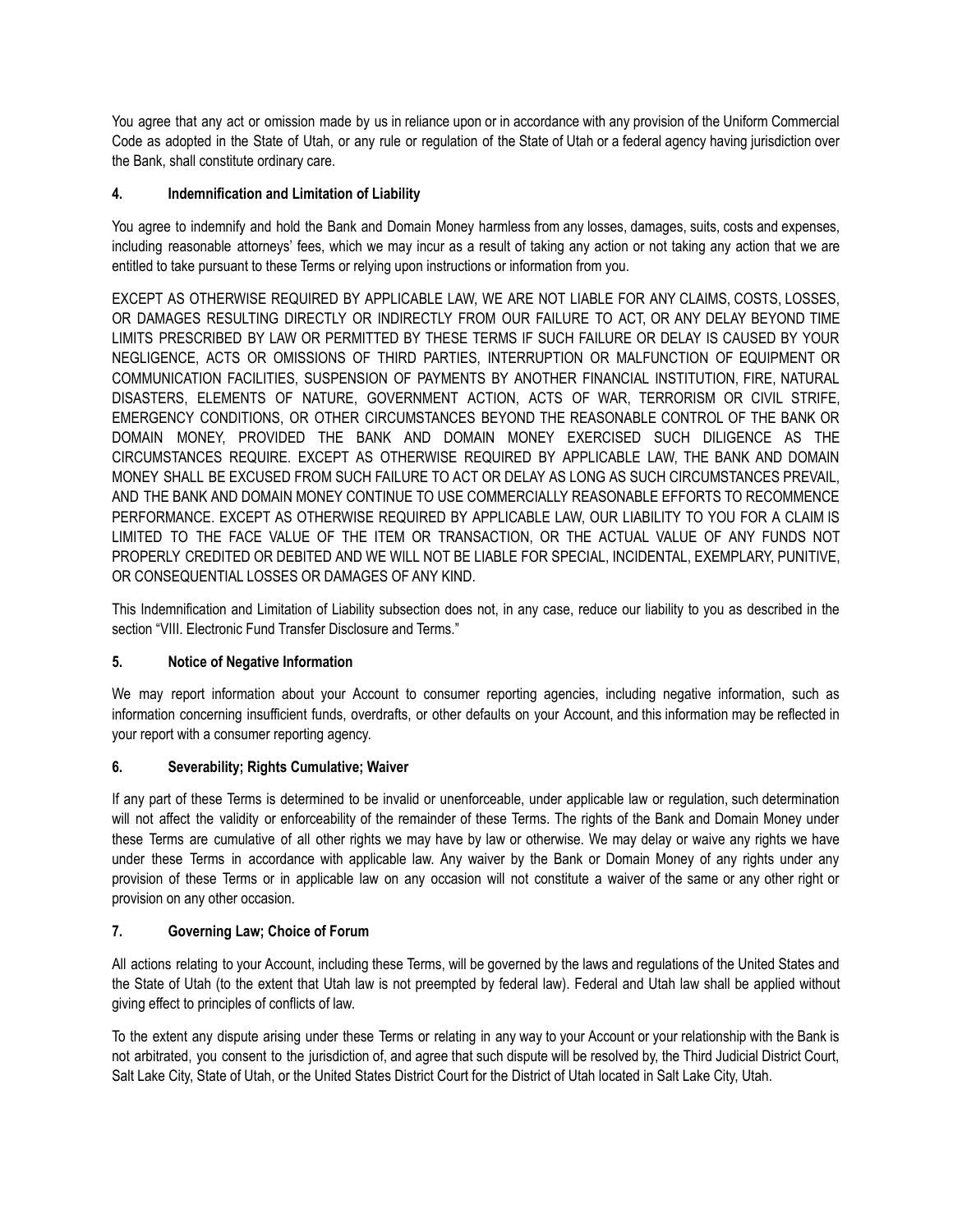## **VII. FUNDS AVAILABILITY**

This section VII. describes WebBank's "Funds Availability Policy."

# **1. Delayed Availability**

We may delay the availability of funds from certain types of deposits for all Accounts. There are exceptions to funds availability that may apply in certain circumstances and special rules that apply to a customer who opened their account within 30 days ("New Customer"). During the delay, you may not withdraw funds and may not use the funds.

# **2. Day of Deposit**

If we receive a deposit before 5:00 PM ET on a Business Day, we will consider that Business Day to be the day of your deposit. However, if we receive a deposit after 5:00 PM ET or on a non-Business Day, we will consider that the deposit was made on the next Business Day.

# **3. Availability of ACH Transfer Deposits:**

- **a.** Funds from ACH Transfers that you initiate through another bank will generally be available on the next Business Day after the day the ACH Transfer is deemed to be received by us but may be available earlier, depending on the type of ACH Transfer.
- **b.** Funds from ACH Transfers that you initiate through the Bank from a linked external account will generally be available on the sixth Business Day after the Business Day on which the ACH Transfer is received by us.

# **5. Availability of Internal Transfers Between Accounts at the Bank**

When you transfer funds from one of your Accounts at the Bank to another of your Accounts at the Bank on a Business Day, the funds will be available immediately.

## **6. Availability of Check Deposits**

We cannot accept any checks for deposit. All deposits must be via ACH Transfer. All checks received will be returned to the sender. You agree to be responsible for any delay or loss associated with checks delivered to and returned by the Bank.

## **VIII. ELECTRONIC FUND TRANSFER DISCLOSURE AND TERMS**

## **1. Electronic Fund Transfer Disclosure and Terms Coverage**

Your Account is subject to the Electronic Fund Transfer Act and Regulation E. The following disclosures and terms apply to Electronic Fund Transfers. For purposes of these Terms, the term "Electronic Fund Transfer" refers to ACH Transfers and internal transfers to or from another Account at the Bank. To the extent other terms in these Terms conflict with this Electronic Fund Transfer Disclosure and Terms section, as applied to Electronic Fund Transfers, the provisions of this section shall govern. See section "IV. Deposits and Withdrawals" for information on the types of Electronic Fund Transfers that you can make and the limitations. See section "I.1 Terms and Conditions" for information on the Bank's Business Days.

# **2. Account Statements and Electronic Fund Transfers**

You will get a monthly account statement (unless there are no transfers in a particular month. In any case you will get the statement at least quarterly). Your periodic Account statement will show the date, amount, and description of each Electronic Fund Transfer. For additional information on your periodic Account statement, see subsection "V. Your Account; 4. Account Statements." You may verify posting of an Electronic Fund Transfer on the next Business Day after the Electronic Fund Transfer is scheduled to be made by calling (760) 836-6246 or the Domain Money App.

# **3. Notice of Varying Amounts in Electronic Fund Transfers**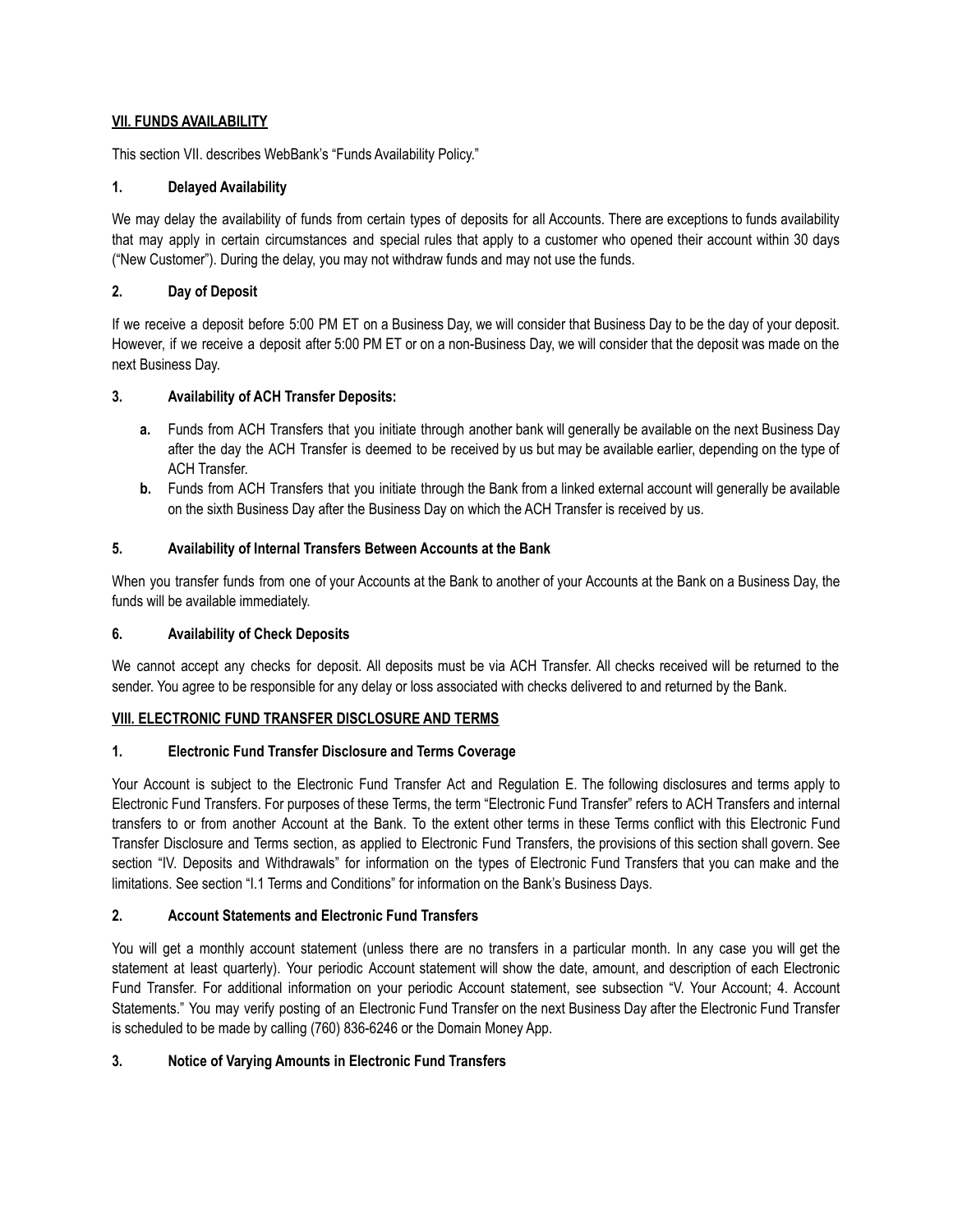If you have recurring Electronic Fund Transfers made to your Account at least once every sixty (60) days from the same person or entity set up through another bank or third party and the amounts may vary, the person initiating such transfer is responsible to tell you, ten (10) days before each transfer, when it will be made and how much it will be. In addition, you can call the Customer Support department at (760) 836-6246 between 8:00 AM to 5:00 PM ET or access the Domain Money App to find out whether or not a recurring deposit has been made.

## **4. Stopping Electronic Fund Transfers:**

- **a.** If you schedule a future one-time Electronic Fund Transfer or a pre-authorized or recurring Electronic Fund Transfer (not a same-day transfer) through the Bank through the Domain Money App, you may cancel the transfer by calling our Customer Support at (760) 836-6246 no later than three (3) Business Days before the transfer was scheduled. Written requests must be sent to Domain Money, Inc., Attn: Domain Money Cash Account Program, 167 Madison Ave, Suite 205, #1003, New York, NY 10016. If you call to make a request to stop payment**,** written confirmation may be required. If written confirmation is required, it must be received within fourteen (14) days after you call. If you order us to stop a payment three (3) Business Days or more before the transfer is scheduled and we do not do so, we will be liable for the losses or damages.
- **b.** If you have scheduled a one-time Electronic Fund Transfer or a pre-authorized or recurring Electronic Fund Transfer through an external bank or with a third party, we will honor a request from you to stop the transfer if we receive the request at least three (3) Business Days before the scheduled date of the Electronic Fund Transfer. You may request to stop the transfer by calling our Customer Support at (760) 836-6246 or sending us a written request to Domain Money, Inc., Attn: Domain Money Cash Account Program, 167 Madison Ave, Suite 205, #1003, New York, NY 10016.

## **5. Confidentiality – Information We Collect About You**

We will disclose information to third parties about your account or the transfers you make:

- a. where it is necessary for completing transfers, or
- b. in order to verify the existence and condition of your account for a third party, or
- c. in order to comply with government agency or court orders, or
- d. as explained in the WebBank Privacy Notice and the Domain Money Privacy Policy.

For details about how we treat information we have about you and your rights and choices, consult the WebBank Privacy Notice and the Domain Money Privacy Policy.

## **6. Liability for Unauthorized Electronic Fund Transfers from Your Account**

Tell us AT ONCE if you believe that your Credentials have been lost or stolen or that an Electronic Fund Transfer has been made from your Account without your permission. Contacting us by telephone is the best way to minimize your possible losses. If you tell us within two (2) Business Days after you learn that your Credentials have been lost or stolen or of the unauthorized transfer of funds, your liability will be no more than \$50 if someone used your Credentials without your permission.

If you DO NOT tell us within two (2) Business Days after you learn that your Credentials have been lost or stolen or that an unauthorized transfer of funds has occurred, and we can prove that we could have stopped the unauthorized transfer if you told us, you could lose as much as \$500.

If your statement shows Electronic Fund Transfers that you did not make, you need to notify us at once. If you do not notify us within sixty (60) days after the Account statement was sent or made available to you, you may not get back the money you lost after the sixty (60) days if we can prove that we could have stopped someone from taking the money if you had notified us in time. If a good reason (such as a long trip or a hospital stay) kept you from notifying us, we will extend the time periods. Please see Contact Information below in subsection VIII.8 for information on how to notify us about an unauthorized Electronic Fund Transfer.

## **Our Liability for Failure to Complete Electronic Fund Transfers**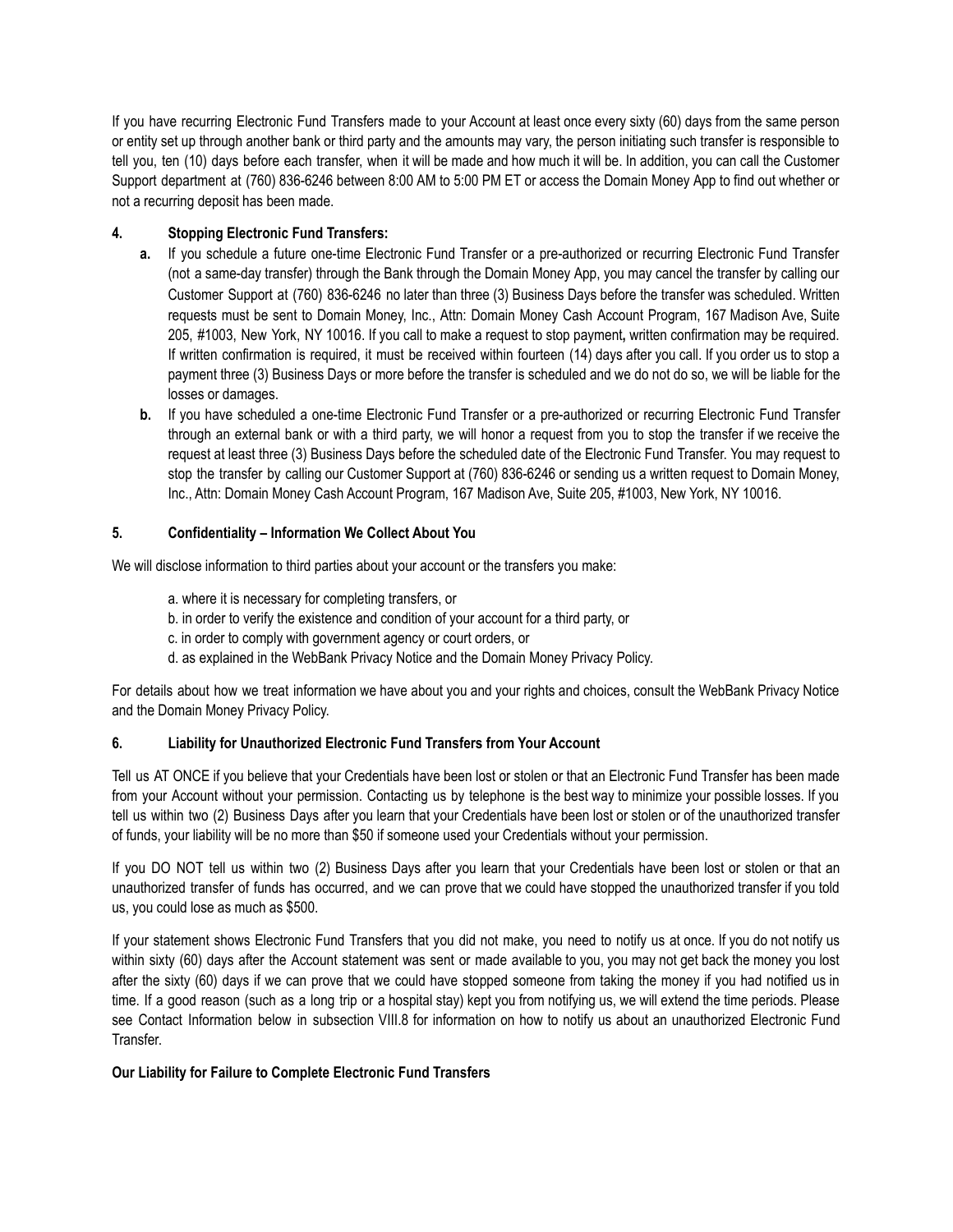If we do not complete an Electronic Fund Transfer to or from your Account on time or in the correct amount according to these Terms, we will be liable for your losses or damages. However, there are some exceptions. We will not be liable, for instance:

- If, through no fault of ours, you do not have sufficient available funds in your Account to make the transfer;
- If you have met or exceeded applicable withdrawal limits during the monthly statement period for your Account;
- If you did not provide us with the correct information to make the transfer;
- If there was an equipment or website malfunction of which you were aware before you sent us the instruction:
- If circumstances beyond our control (such as power failure, fire, or flood) prevent the transfer from occurring, despite reasonable precautions we have taken; or
- If your Account has been closed.

There may also be other exceptions not specifically mentioned in these Terms or that are stated elsewhere in these Terms that may apply.

#### **7. Error Resolution or Questions Regarding Electronic Fund Transfers**

Call or write to us at the number or address listed in the "Domain Money Contacts for Electronic Fund Transfers" section below as soon as you can, if you think your Account statement or receipt is wrong or if you need more information about a transfer listed on the statement or receipt. We must hear from you no later than sixty (60) days after we sent or made available to you the first Account statement on which the problem or error appeared. You must:

- Tell us your name and Account number;
- Describe the error or transfer you are unsure about, and explain as clearly as you can why you believe it is an error or why you need more information; and
- Tell us the dollar amount of the suspected error.

If you tell us orally, we may require that you send your question or complaint to us in writing within ten (10) Business Days.

We will determine whether an error occurred within ten (10) Business Days after we hear from you and will correct any error within one (1) Business Day after determining that an error occurred. If we need more time, however, we may take up to forty-five (45) days to investigate your question or complaint. If we need additional time to investigate, we will provide a provisional credit to your Account within ten (10) Business Days for the amount you think is in error so that you will have the use of the money during the time it takes us to complete our investigation. If we ask you to put your question or complaint in writing and we do not receive it within ten (10) Business Days, we may not credit your Account.

For errors involving New Customers, we may take up to ninety (90) days to investigate your complaint or question. For New Customers, we may take up to twenty (20) Business Days to credit your Account for the amount you think is in error. We will notify you of the results within three (3) Business Days after we complete our investigation. If we determine that there was no error, we will send you a written explanation and may reverse any credit provided. You may ask for copies of the documents that we used in our investigation.

#### **8. Domain Money Contacts for Electronic Fund Transfers**

If you need to reach Domain Money about your Account and/or in the event of an unauthorized transfer, use the following telephone number or address:

Customer Support: (760) 836-6246 — Business Days, 8:00 AM to 5:00 PM ET

Notices and General Mail: Domain Money, Inc., Attn: Domain Money Cash Account Program, 167 Madison Ave, Suite 205, #1003, New York, NY 10016.

#### **IX. DISPUTE RESOLUTION; AGREEMENT TO ARBITRATE; CLASS ACTION WAIVER**

Many concerns can be resolved by calling Domain Money at (760) 836-6246 — Business Days, 8:00 AM to 5:00 PM ET or writing Domain Money at Domain Money, Inc., Attn: Domain Money Cash Account Program, 167 Madison Ave, Suite 205, #1003,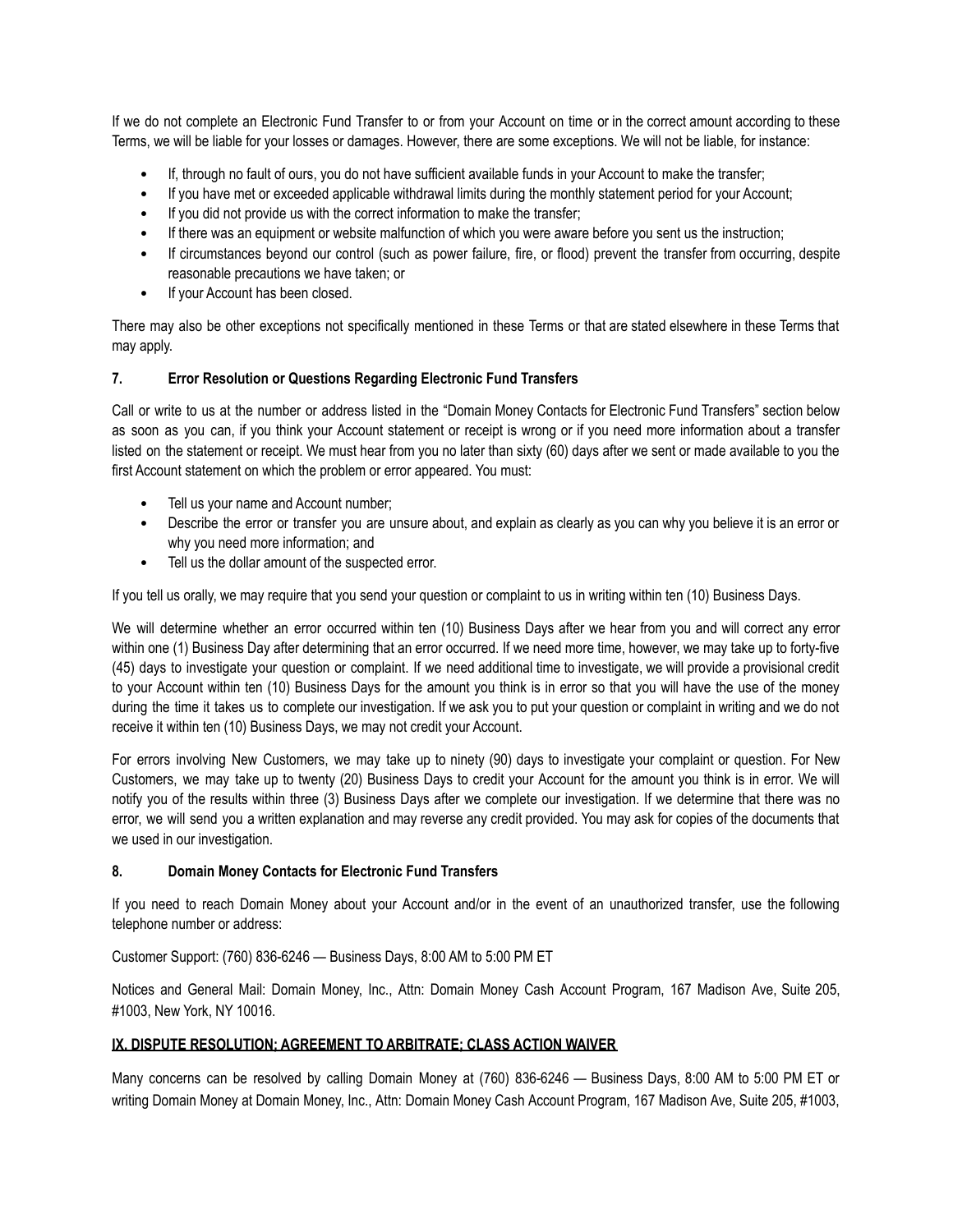New York, NY 10016. If a dispute cannot be resolved informally, this section IX explains how claims (whether by you against us, or by us against you) will be resolved.

## **1. Definitions**

For purposes of this section IX, "Claim" means any current or future claim, dispute or controversy relating in any way to these Terns or your Accounts, except for the validity, enforceability or scope of the arbitration provision set forth in subsection IX.4. below. "Claim" includes: (i) initial claims, counterclaims, cross claims and third-party claims; (ii) claims based upon contract, tort, fraud, statute, regulation, common law and equity; (iii) claims by or against any third party using, providing, or facilitating any product, service or benefit in connection with these Terms or your Accounts; and (iv) claims that arise from or relate to (A) these Terms, (B) your Accounts, (C) advertisements, promotions, or statements related to these Terms or your Accounts, (D) your application to open an Account, or (E) consumer reporting or inquiries related to your Account.

#### **2. Claim Notices**

Before beginning a lawsuit, mediation or arbitration, you and we agree to send a notice (a "Claim Notice") to each party against whom a Claim is asserted. The Claim Notice will give you and us a chance to resolve our dispute informally or in mediation. The Claim Notice must describe the Claim and state the specific relief demanded. Notice to you may be sent to your current mailing address or email address on file with the Bank. You must provide your name, address and phone number in your Claim Notice. Your Claim Notice must be sent to Domain Money, Inc., Attn: Domain Money Cash Account Program, 167 Madison Ave, Suite 205, #1003, New York, NY 10016.

#### **3. Mediation**

In mediation, a neutral mediator helps parties resolve a Claim. The mediator does not decide the Claim but helps parties reach agreement. Before beginning mediation, you or we must first send a Claim Notice. Within thirty (30) days after sending or receiving a Claim Notice, you or we may submit the Claim to JAMS (1-800-352-5267, jamsadr.com) or AAA (1-800-778-7879, adr.org) for mediation. We will pay the fees of the mediator. All mediation-related communications are confidential, inadmissible in court and not subject to discovery. All applicable statutes of limitation will be tolled until termination of the mediation. Either you or we may terminate the mediation at any time. The submission or failure to submit a Claim to mediation will not affect your or our right to elect arbitration.

## **4. Arbitration**

- **a.** You or we may elect to resolve any Claim by individual binding arbitration. This election may be made by the party asserting the Claim or the party defending the Claim. Claims will be decided by one neutral arbitrator who will be a retired judicial officer or an attorney with at least ten (10) years of experience; however, if we both agree, we may select another person with different qualifications.
- **b.** IF ARBITRATION IS CHOSEN BY ANY PARTY, NEITHER YOU NOR WE WILL HAVE THE RIGHT TO LITIGATE THAT CLAIM IN COURT OR HAVE A JURY TRIAL ON THAT CLAIM. FURTHER, YOU AND WE WILL NOT HAVE THE RIGHT TO PARTICIPATE IN A REPRESENTATIVE CAPACITY OR AS A MEMBER OF ANY CLASS PERTAINING TO THAT CLAIM. ARBITRATION PROCEDURES ARE GENERALLY SIMPLER THAN THE RULES THAT APPLY IN COURT, AND DISCOVERY IS MORE LIMITED. THE ARBITRATOR'S DECISIONS ARE AS ENFORCEABLE AS ANY COURT ORDER AND ARE SUBJECT TO VERY LIMITED REVIEW BY A COURT. THE ARBITRATOR'S DECISION WILL BE FINAL AND BINDING. OTHER RIGHTS YOU OR WE WOULD HAVE IN COURT MAY ALSO NOT BE AVAILABLE IN ARBITRATION.
- **c.** Before beginning arbitration, you or we must first send a Claim Notice. The party electing arbitration must choose to arbitrate before either JAMS or AAA. However, if we choose one of those two organizations, you may choose the other organization instead if you inform us of that choice within thirty (30) days after we elect arbitration and your choice will be binding.
- **d.** Claims will be resolved pursuant to this section IX and the selected organization's rules in effect when the Claim is filed, except where those rules conflict with this section IX. If the rules conflict, these Terms will apply. Contact JAMS or AAA to begin an arbitration or for other information. Claims also may be referred to another arbitration organization, if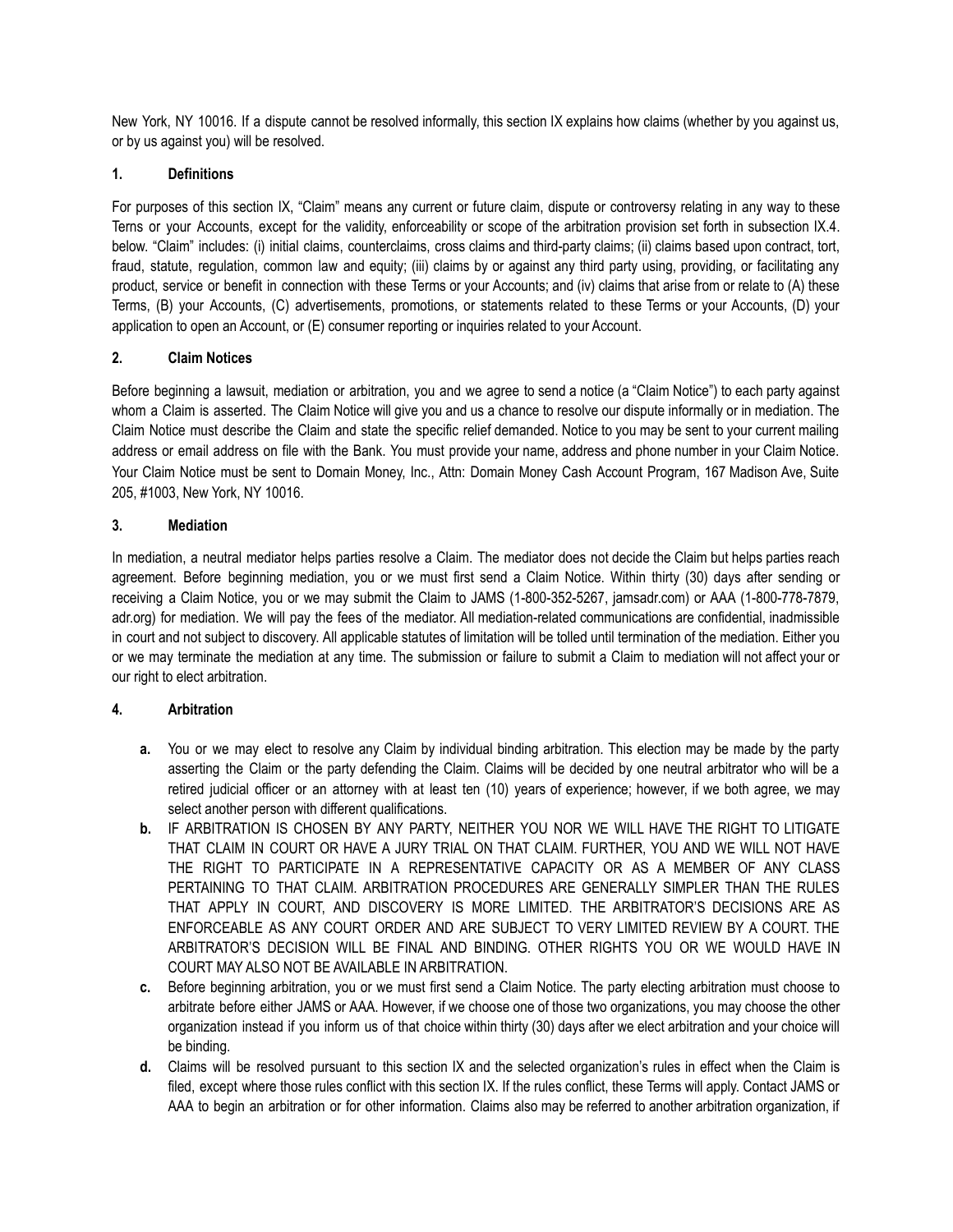you and we agree in writing, or to an arbitrator appointed pursuant to Section 5 of the Federal Arbitration Act, 9 U.S.C. §§ 1-16 (the "FAA").

- **e.** We will not elect arbitration for any Claim you file in small claims court, so long as the Claim is individual and pending only in that court. You or we may otherwise elect to arbitrate any Claim at any time unless it has been filed in court and trial has begun or unless final judgment has been entered. Either you or we may delay enforcing or not exercise rights under this arbitration provision, including the right to arbitrate a Claim, without waiving the right to exercise or enforce those rights.
- **f.** This arbitration provision is governed by the FAA. The arbitrator will apply applicable substantive law, statutes of limitations and privileges. The arbitrator will not apply any federal or state rules of civil procedure or evidence in matters relating to evidence or discovery. Subject to the limitations of this section IX, the arbitrator may award any relief available in court. Any award of punitive damages will be subject to the same limitations as an award of punitive damages in court. The arbitration will be confidential, but you may notify any government authority of your Claim. Judgment upon any arbitration award may be entered in any court having jurisdiction. Arbitration hearings will take place in Salt Lake City, Utah or, upon your request, in the federal judicial district where you reside.
- **g.** You will be responsible for paying your share of any arbitration fees (including filing, administrative, hearing or other fees), but only up to the amount of the filing fees you would have incurred if you had litigated in court. We will be responsible for any additional arbitration fees. We will consider in good faith making a temporary advance of your share of any arbitration fees or paying for the reasonable fees of an expert appointed by the arbitrator for good cause, if you ask us in writing to do so.

# **5. Arbitration Opt-Out; Your Right to Reject Arbitration**

YOU MAY REJECT THIS ARBITRATION PROVISION BY CALLING Domain Money Domain Money at (760) 836-6246 -Business Days, 8:00 AM to 5:00 PM ET or writing Domain Money at Domain Money, Inc., Attn: Domain Money Cash Account Program, 167 Madison Ave, Suite 205, #1003, New York, NY 10016 AND STATING THE FOLLOWING IN YOUR NOTICE: (I) YOUR NAME, (II) YOUR ADDRESS, (III) YOUR PHONE NUMBER, AND (IV) THAT YOU ARE EXERCISING YOUR RIGHT TO REJECT ARBITRATION UNDER SUBSECTION IX.5. OF THESE TERMS (A "REJECTION NOTICE"). YOUR REJECTION NOTICE MUST BE RECEIVED WITHIN NINETY (90) DAYS AFTER THE OPENING OF YOUR ACCOUNT. IF YOUR REJECTION NOTICE COMPLIES WITH THESE REQUIREMENTS, THE ARBITRATION PROVISION IN SUBSECTION IX.4. WILL NOT APPLY TO YOU, EXCEPT FOR ANY CLAIMS SUBJECT TO PENDING LITIGATION OR ARBITRATION AT THE TIME YOU SEND YOUR REJECTION NOTICE. REJECTION OF THE ARBITRATION PROVISION WILL NOT AFFECT YOUR OTHER RIGHTS OR RESPONSIBILITIES UNDER THIS SECTION IX OR THESE TERMS.

# **6. Class Action Waiver and Other Limitations on Arbitration**

IF EITHER PARTY ELECTS TO RESOLVE A CLAIM BY ARBITRATION, THAT CLAIM WILL BE ARBITRATED ON AN INDIVIDUAL BASIS. THERE WILL BE NO RIGHT OR AUTHORITY FOR ANY CLAIMS TO BE ARBITRATED ON A CLASS ACTION BASIS, IN A PURPORTED REPRESENTATIVE CAPACITY OR ON BEHALF OF THE GENERAL PUBLIC, OTHER ACCOUNT OWNERS OR OTHER PERSONS. The arbitrator's authority is limited to Claims between you and us alone. Claims may not be joined or consolidated unless you and we agree in writing. Any arbitration award shall be confidential, and any judgment confirming it will apply only to the specific case and cannot be used in any other case except to enforce the award. Despite any other provision and without waiving the right to appeal such decision, if any portion of this subsection IX.6. is deemed invalid or unenforceable, then the entire arbitration provision set forth in this section IX will not apply.

## **7. Survival and Severability of Dispute Resolution Provision**

This section IX will survive the closing of your Account and the termination of any relationship between us, termination of these Terms, any legal proceeding relating to your Accounts, any bankruptcy (as applicable) or receivership and any sale or assumption of these Terms, your Account or any and all rights thereunder. In the case of a sale or assumption of these Terms, your Account or any and all rights thereunder, the buyer will be bound by and may enforce the terms of this section IX. If any